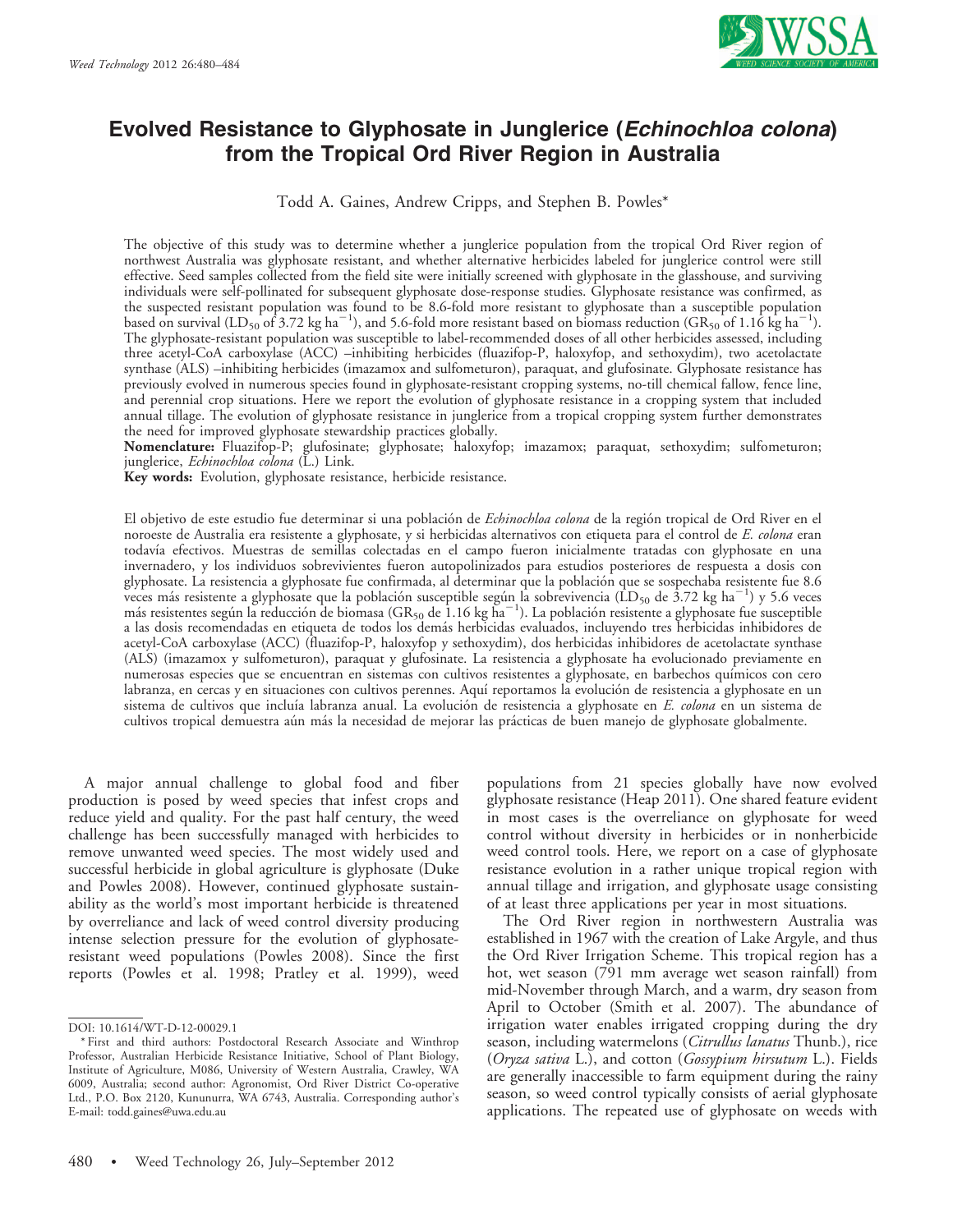large population sizes and multiple generations per year presents a high-risk situation for resistance evolution.

Junglerice is a species that is common in the tropical Ord River region, and has been managed with glyphosate for over 20 yr. Glyphosate resistance in junglerice has previously been reported in northeast Australia (Cook et al. 2008; Dolman et al. 2009; Storrie et al. 2008; Thornby and Walker 2009), Argentina (Heap 2011), and California (Alarcón-Reverte et al. 2012). Following reports of problems controlling junglerice with glyphosate in the Ord River region, a problem site was investigated and seed samples were collected. The objective of this study was to determine whether a suspected junglerice population was glyphosate-resistant and whether alternative herbicides labeled for control of the weed were still effective.

### Materials and Methods

Plant Material. Following reports of glyphosate control failures on junglerice, seed samples were collected from a 32 ha field in the tropical Ord River region of northern Western Australia that had been in production for 10 yr with no prior herbicide use. Over the 10-yr period, the field had been devoted to watermelon production during the dry season, and burndown weed control during the rainy season fallow phase (November to March) each year consisted of three aerial applications of glyphosate at 1.0 kg ae ha $^{-1}\!.$  Three seed samples were collected, each consisting of multiple suspected glyphosate-resistant junglerice individuals that had survived glyphosate applications during the preceding rainy season. One seed sample of junglerice was also collected from a nearby roadside area for use as a glyphosate-susceptible population. Because of the known difficulty in correctly identifying Echinochloa species (Tabacchi et al. 2006), samples were verified as junglerice by the Western Australia herbarium.

Initial Evaluation of Seed Collections. Seeds were scarified in concentrated sulfuric acid for 8 min, and then triple rinsed with distilled water and dried. Scarified seeds were placed on 0.8% water-solidified agarose in petri dishes, and placed in an incubator set to 25/15 C day/night temperatures, with 12 h light for 4 d. Germinated seeds of each seed sample were transplanted to 2-L pots (10 plants per pot) containing potting mix (50% composted pine bark, 25% peat, 25% river sand) and transferred to a glasshouse. Plants were kept well watered and fertilized. Suspected resistant samples and the susceptible population were initially screened in the glasshouse with two replications of 10 individuals each at glyphosate doses of 0.4 and 0.8 kg ae ha<sup>-1</sup> (Roundup PowerMax®, 540 g  $L^{-1}$  potassium salt, Nufarm Australia Ltd., 103-105 Pipe Road, Laverton North, Victoria 3026, Australia). Plants were treated at the three- to four-leaf stage with the use of a custom-built, dual-nozzle (TeeJet XR11001 flat fan, TeeJet Australasia Pty Ltd., 65 West Fyans Street, Newtown, Victoria 3220, Australia) track sprayer calibrated to deliver  $110$  L ha<sup>-1</sup> water volume at 200 kPa, at a speed of 3.6 km  $h^{-1}$  and from a height of 0.5 m. Plant survival was assessed 21 d after treatment, and seed was produced for progeny dose-response tests by allowing three selected surviving individuals from the suspected glyphosate-resistant samples to self-pollinate, and allowing four nontreated individuals from the glyphosatesusceptible population to self-pollinate.

Glyphosate Dose Response. Progeny from three selfpollinated surviving individuals were tested with increasing doses of glyphosate: 0, 0.4, 0.8, 1.6, 3.2, and 9 kg ha<sup>-1</sup>. Progeny of the susceptible population were tested at 0, 0.2,  $0.4, 0.8$ , and  $1.6$  kg ha<sup> $-1$ </sup>. The completely randomized experimental design consisted of three replications with 10 plants each. The experiment was conducted in pots outdoors during the normal summer growing season for this species, with average day maximum temperature of 30 C. Plants were kept well-watered and fertilized. Plant survival was assessed 21 d after treatment, and plant aboveground biomass was harvested, dried for 7 d at 60 C, and weighed. The experiment was conducted twice.

Assessment of Resistance to Other Herbicides. Plants of the suspected glyphosate-resistant and -susceptible population were grown to the three- to four-leaf stage, as previously described. Treatments consisted of three replications with six plants each. Commercial formulations of herbicides were applied, as previously described, at label-recommended rates for junglerice. Herbicides evaluated included fluazifop-P at 105 g ai  $ha^-$ (Fusilade Forte®, 128 g  $L^{-1}$ , Syngenta Crop Protection Pty Ltd., 2-4 Lyonpark Road, Macquarie Park, New South Wales 2113, Australia), glufosinate at 400 g ai ha $^{-1}$  (Basta®, 200 g L $^{-1}$ , Bayer CropScience Pty Ltd., 391-393 Tooronga Road, East Hawthorn, Victoria 3123, Australia), haloxyfop at 52 g ai ha<sup>-1</sup> (Verdict®, 520 g L<sup>-1</sup>, Dow AgroSciences Australia Ltd., Locked Bag 502, Frenchs Forest, New South Wales 2086, Australia), imazamox at 35 g ai ha $^{-1}$  (Raptor®, 700 g kg $^{-1}$ , Crop Care Australasia Pty Ltd., Unit 15, 16 Metroplex Avenue, Murarrie, Queensland 4172, Australia), paraquat at 300 g ai ha<sup>-1</sup> (Gramoxone®,  $250 \text{ g L}^{-1}$ , Syngenta Crop Protection Pty Ltd., 2-4 Lyonpark Road, Macquarie Park, New South Wales 2113, Australia), sethoxydim at 186 g ai ha<sup>-1</sup> (Sertin®, 186 g L<sup>-1</sup>, Bayer CropScience Pty Ltd., 391-393 Tooronga Road, East Hawthorn, Victoria 3123, Australia), and sulfometuron at 150 g ai  $ha^{-1}$ (Oust®, 750 g  $kg^{-1}$ , Du Pont Australia Ltd., 7 Eden Park Drive, Macquarie Park, New South Wales 2113, Australia). All treatments included 0.25% v/v nonionic surfactant (BS1000, Crop Care Australasia Pty Ltd., Unit 15, 16 Metroplex Avenue, Murarrie, Queensland 4172, Australia), except haloxyfop, with 1% v/v spraying oil adjuvant (Uptake Spraying Oil, Dow AgroSciences Australia Ltd., Locked Bag 502, Frenchs Forest, New South Wales 2086, Australia) and paraquat with no additional surfactant. Plant mortality was visually assessed 21 d after treatment by scoring each individual as alive or dead.

Data Analysis. Glyphosate dose-response data of plant survival and biomass were analyzed with nonlinear logistic regression to determine the glyphosate dose causing 50% mortality (LD<sub>50</sub>) or 50% reduction in biomass (GR<sub>50</sub>). Regression analysis was performed in R2.11.1 (R Development Core Team 2010) with the use of a three-parameter log-logistic model (Knezevic et al. 2007):

$$
Y = \frac{d}{1 + \exp[b(\log[(x - \log)(e)])]},
$$
 [1]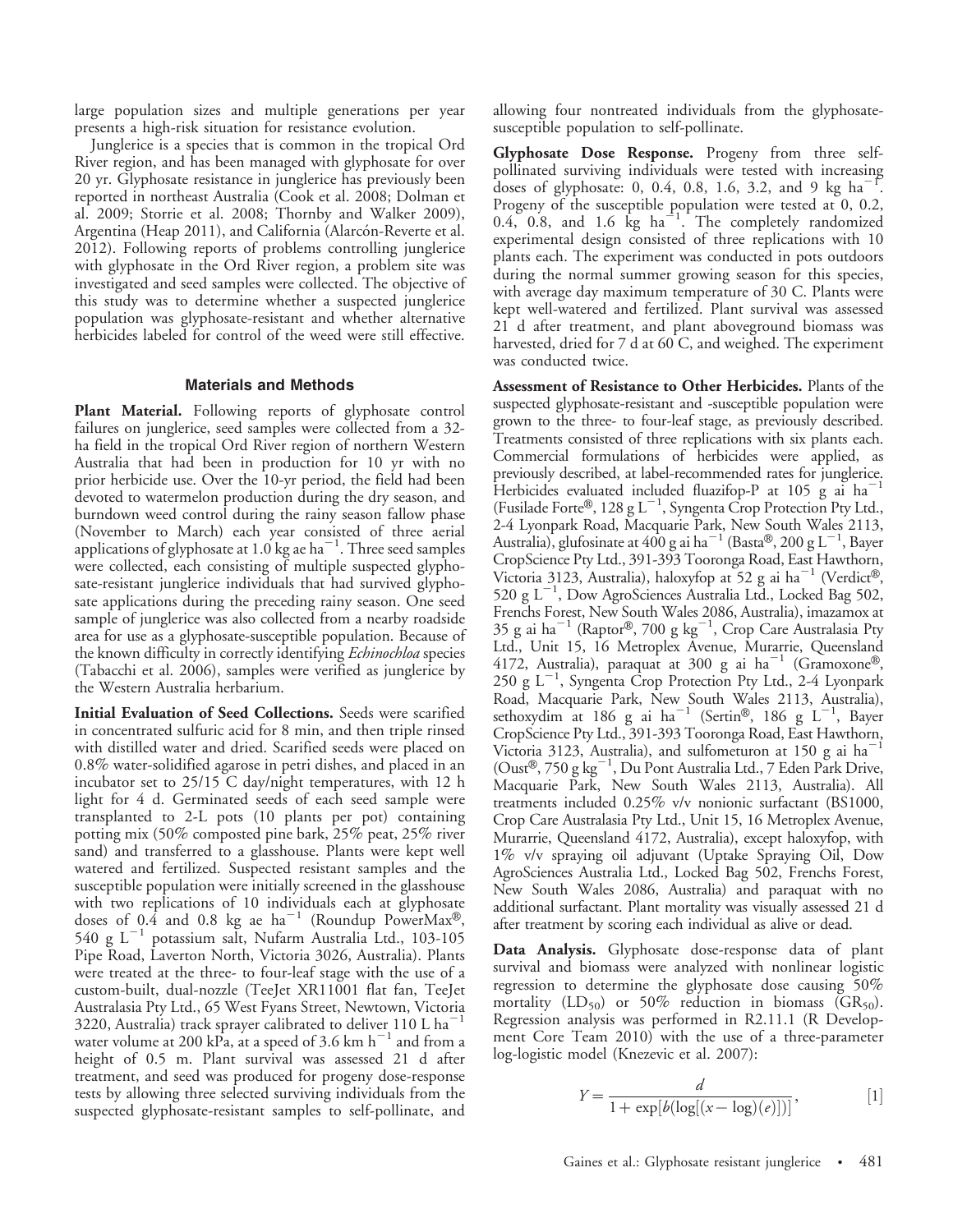

Figure 1. Plant survival (%) of a glyphosate-resistant (black circles, solid line) and -susceptible (open circles, dashed line) junglerice population from Australia as affected by increasing dose of glyphosate. Data points are means and standard errors from two experimental repetitions, and lines were fit with the use of Equation 1 (see text).

where the parameter  $d$  is the upper limit,  $b$  is the slope of the curve, x is the herbicide dose,  $e$  is the dose producing a 50% reduction in response, and the lower limit set at 0. The drc package was used to compare  $LD_{50}$  and  $GR_{50}$  estimates between suspected glyphosate-resistant and -susceptible junglerice populations statistically.

#### Results and Discussion

Initial Evaluation of Seed Collections. The initial seed collections from the Ord River region field site were heterogeneous for glyphosate response. During initial glasshouse screening, 6, 0, and 25% of plants of the three suspected glyphosate-resistant samples survived glyphosate at  $0.4$  kg ha<sup>21</sup>, and 0, 0, and  $20\%$  survived 0.8 kg ha<sup>21</sup> glyphosate. Averaged across all samples and both treatments, 12% of the screened individuals survived. Three surviving individuals were self-pollinated for further evaluation, two from the 0.4 kg ha<sup> $-1$ </sup> dose and one from the 0.8 kg ha $^{-1}$  dose, and progeny seed was harvested individually from each of the three surviving individuals for subsequent evaluation. No individuals in the putative susceptible population survived either glyphosate dose.

Glyphosate Dose Response. Dose-response studies were conducted outdoors during the summer to evaluate glyphosate



Figure 2. Biomass response (% of nontreated control) of a glyphosate-resistant (black circles, solid line) and -susceptible (open circles, dashed line) junglerice population from Australia to increasing dose of glyphosate. Data points are means and standard errors from two experimental repetitions, and lines were fit with the use of Equation 1 (see text).

resistance in the progeny of three glyphosate-resistant junglerice individuals identified from field collections. Results from one progeny set, the individual surviving  $0.8 \text{ kg ha}^{-1}$ , are presented here; statistically similar  $LD_{50}$  and  $GR_{50}$  values were obtained from the other two progeny sets. Glyphosate resistance was confirmed in both plant survival (Figure 1, Table 1) and biomass response (Figure 2, Table 1). This glyphosate-resistant junglerice progeny was found to be 8.6 fold more resistant to glyphosate than the susceptible population based on percent survival, and 5.6-fold more resistant based on biomass reduction (Table 1). Therefore, the population was classified as moderately resistant to glyphosate.

Assessment of Resistance to Other Herbicides. The glyphosate-resistant plants were susceptible to label-recommended doses of all other herbicides assessed, including three ACC-inhibiting herbicides, two ALS-inhibiting herbicides, and the nonselective herbicides paraquat and glufosinate (Table 2). Glufosinate and paraquat are two of the primary alternative herbicides available for nonselective fallow and preplant applications. These results indicate herbicide diversity can be used to manage this glyphosate-resistant junglerice population.

Junglerice seed was collected from a field where glyphosate had been used as the sole means of weed control during the rainy season, a practice typical in the tropical Ord River

Table 1. Regression parameters (see Equation 1 in text) of the response of a glyphosate-resistant (R) and -susceptible (S) junglerice population from Australia to increasing dose of glyphosate, and resistance factor  $(R/S)$  for survival and biomass

|   | Survival   |              |              |     | <b>Biomass</b> |            |               |                             |     |          |
|---|------------|--------------|--------------|-----|----------------|------------|---------------|-----------------------------|-----|----------|
|   |            |              | $LD_{50}$    | R/S |                |            | d             | $GR_{50}$                   | R/S |          |
|   |            |              |              |     |                |            |               | $-$ kg ha <sup>-1</sup> $-$ |     |          |
| R | 2.9<br>2.9 | 97.8<br>96.4 | 3.72<br>0.43 | 8.6 | < 0.0001       | 1.9<br>3.2 | 100.7<br>99.9 | 1.16<br>0.21                | 5.6 | < 0.0001 |

<sup>a</sup>GR<sub>50</sub>, glyphosate dose resulting in a 50% reduction in biomass; LD<sub>50</sub>, glyphosate dose resulting in 50% mortality. Resistance factor = GR<sub>50</sub> or LD<sub>50</sub> of R/S.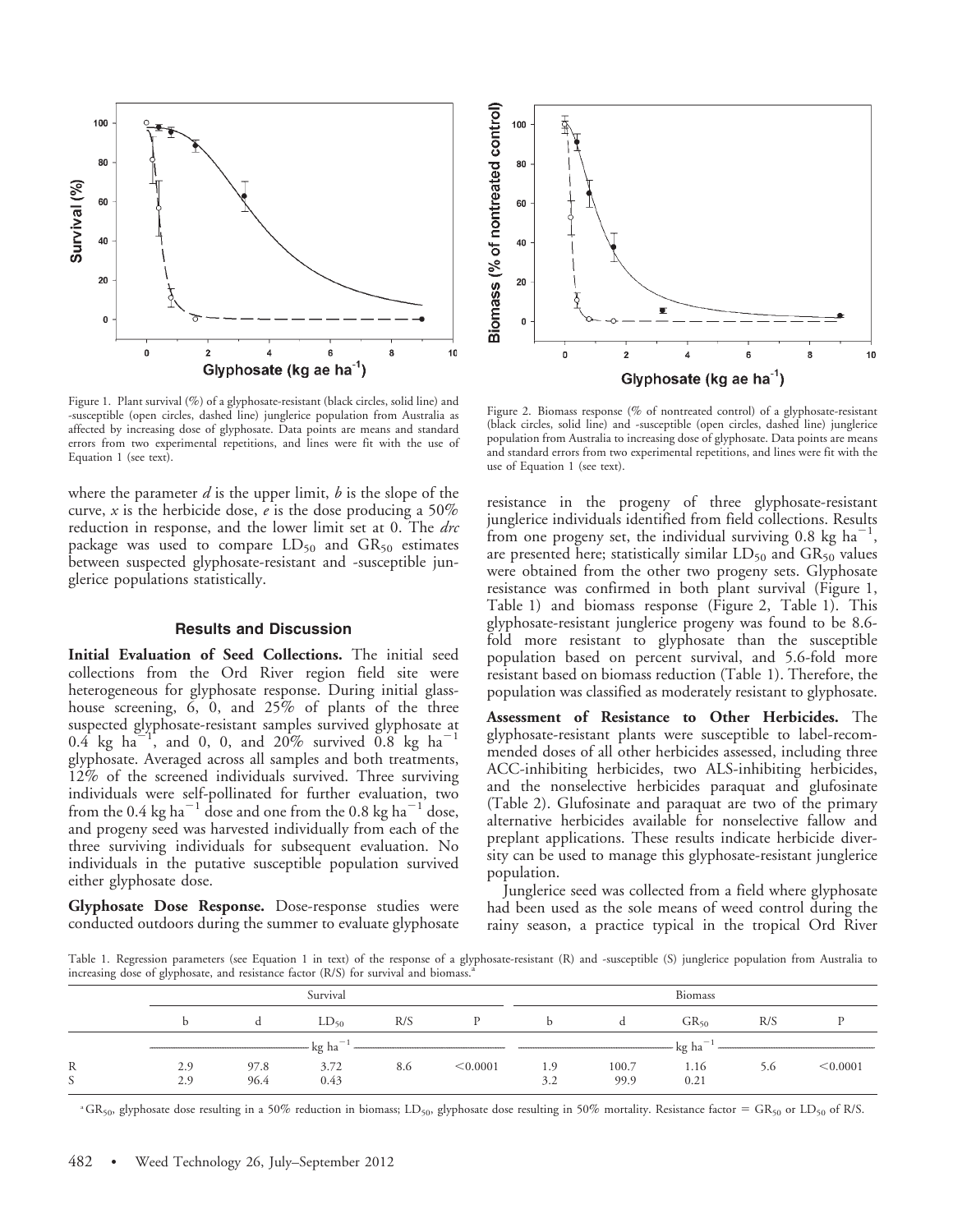Table 2. Response of glyphosate-resistant and -susceptible junglerice to alternative herbicides.

| Herbicide    | Rate                           | Site of action <sup>a</sup> | Resistant                     | Suscepti-<br>ble. |
|--------------|--------------------------------|-----------------------------|-------------------------------|-------------------|
|              | $(g \text{ ai or ae ha}^{-1})$ |                             | $-\infty$ Mortality $-\infty$ |                   |
| Paraquat     | 300                            | Photosystem I               | 100                           | 100               |
| Glufosinate  | 400                            | Glutamine synthetase        | 100                           | 100               |
| Fluazifop-P  | 105                            | <b>ACC</b>                  | 100                           | 100               |
| Haloxyfop    | 52                             | <b>ACC</b>                  | 100                           | 100               |
| Sethoxydim   | 186                            | <b>ACC</b>                  | 100                           | 100               |
| Sulfometuron | 150                            | ALS.                        | 100                           | 100               |
| Imazamox     | 35                             | ALS.                        | 100                           | 100               |

<sup>a</sup> Abbreviations: ACC, acetyl-CoA carboxylase; ALS, acetolactate synthase.

region of Western Australia, and the junglerice population had been exposed to at least 30 glyphosate applications over 10 yr with no diversity in other burndown control methods. Resistant individuals were identified in the seed collections, these individuals were self-pollinated, and their progeny were highly homogeneous in their response to glyphosate. The level of glyphosate resistance was relatively high, as the  $LD_{50}$  of the resistant progeny was 3.72 kg ha<sup> $-1$ </sup>, 8.6-fold greater than the susceptible population—more than 6.5 times the Australianlabeled glyphosate dose for junglerice control in fallow, and 3.7 times the aerial application rate used in the Ord River region. A different junglerice population from northeast Australia was only threefold resistant compared to a susceptible population (Werth et al. 2008) and had an  $LD_{50}$  of 0.3 kg ha<sup>-1</sup>, suggesting that this population and the Ord River population may have evolved a different glyphosate resistance mechanism(s).

Previous glyphosate-resistant weed species have occurred in glyphosate-resistant cropping systems, no-till chemical fallow, fence line, and perennial crop (vineyards, orchards) situations (reviewed by Powles and Yu 2010). Additional resistant populations continue to be reported frequently. The reporting of seven new cases of glyphosate resistance in Weed Science and Weed Technology in 2011 (Binkholder et al. 2011; de Carvalho et al. 2011; Dickson et al. 2011; Light et al. 2011; Mueller et al. 2011; Norsworthy et al. 2011; Riar et al. 2011) highlights that the reliance on glyphosate for weed control continues to exert substantial selection pressure for resistance to this herbicide. Here, we report the evolution of glyphosate resistance in a cropping system that also includes intensive tillage and land preparation for furrow irrigation prior to crop planting. However, glyphosate is the sole control measure for junglerice during the rainy season; the exclusive reliance on glyphosate for weed control for 10 yr during the rainy season has selected for glyphosate-resistant individuals. Alternative sites of action including ALS- and ACC-inhibiting herbicides, paraquat, and glufosinate were found to be effective against this glyphosate-resistant junglerice population, and represent potential options for alternative herbicide control during the rainy season and for preplant applications.

The mechanism(s) endowing glyphosate resistance in this junglerice population is presently unknown and will be the topic of future research. Comparisons of glyphosate resistance mechanisms found in junglerice populations from other regions in Australia, Argentina, and California may be useful

to understand the evolution of glyphosate resistance in this species. Due to the diversity of *Echinochloa* species that are problematic weeds in different regions around the world, another area of research should be the potential for glyphosate-resistant junglerice to hybridize with related species in the genus and transfer glyphosate resistance, a process previously shown in both Conyza and Amaranthus (Gaines et al. 2012; Zelaya et al. 2007). The evolution of glyphosate resistance in junglerice from a tropical cropping system further demonstrates the need for improved glyphosate stewardship practices globally.

## Acknowledgments

The authors wish to thank Mechelle Owen and Daniel Jackson for technical assistance, Michael Hislop of the Western Australian Department of Environment and Conservation for identifying the junglerice samples, and Roberto Busi and Michael Walsh for helpful comments on the manuscript. The Australian Herbicide Resistance Initiative is funded by the Grains Research and Development Corporation (GRDC).

#### Literature Cited

- Alarcón-Reverte, R., A. García, and A. J. Fischer. 2012. Evaluating mechanisms of glyphosate resistance in junglerice from California. Weed Sci. Soc. Am. Abstr. 52:434.
- Binkholder, K. M., B. S. Fresenburg, T. C. Teuton, X. Xiong, and R. J. Smeda. 2011. Selection of glyphosate-resistant annual bluegrass (Poa annua) on a golf course. Weed Sci. 59:286–289.
- Cook, T., A. Storrie, P. Moylan, and B. Adams. 2008. Field testing of glyphosateresistant awnless barnyard grass (Echinochloa colona) in northern NSW. Pages 20-23. in R. D. van Klinken, et al. (2008). Proceedings of the 16th Australian Weeds Conference. Queensland Weeds Society, Brisbane, Queensland.
- de Carvalho, L. B., H. Cruz-Hipolito, F. Gonzalez-Torralva, P. L. da Costa Aguiar Alves, P. J. Christoffoleti, and R. de Prado. 2011. Detection of sourgrass (Digitaria insularis) biotypes resistant to glyphosate in Brazil. Weed Sci. 59:171–176.
- Dickson, J. W., R. C. Scott, N. R. Burgos, R. A. Salas, and K. L. Smith. 2011. Confirmation of glyphosate-resistant Italian ryegrass (Lolium perenne ssp. multiflorum) in Arkansas. Weed Technol. 25:674–679.
- Dolman, F., J. Malone, P. Boutsalis, A. Storrie, and C. Preston. 2009. Mechanisms of glyphosate resistance in Echinochloa colona from Australia. Weed Sci. Soc. Am. Abstr. 49:286.
- Duke, S. O. and S. B. Powles. 2008. Glyphosate: a once-in-a-century herbicide. Pest Manag. Sci. 64:319–325.
- Gaines, T. A., S. M. Ward, B. Bukun, C. Preston, J. E. Leach, and P. Westra. 2012. Interspecific hybridization transfers a previously unknown glyphosate resistance mechanism in Amaranthus species. Evol. Appl. 5:29-38.
- Heap, I. 2011. The International Survey of Herbicide Resistant Weeds. http:// www.weedscience.com. Accessed: February 24, 2011.
- Knezevic, S. Z., J. C. Streibig, and C. Ritz. 2007. Utilizing R software package for dose-response studies: The concept and data analysis. Weed Technol. 21:840–848.
- Light, G. G., M. Y. Mohammed, P. A. Dotray, J. M. Chandler, and R. J. Wright. 2011. Glyphosate-resistant common waterhemp (Amaranthus rudis) confirmed in Texas. Weed Technol. 25:480–485.
- Mueller, T. C., K. A. Barnett, J. T. Brosnan, and L. E. Steckel. 2011. Glyphosateresistant goosegrass (Eleusine indica) confirmed in Tennessee. Weed Sci. 59:562–566.
- Norsworthy, J. K., D. Riar, P. Jha, and R. C. Scott. 2011. Confirmation, control, and physiology of glyphosate-resistant giant ragweed (Ambrosia trifida) in Arkansas. Weed Technol. 25:430–435.